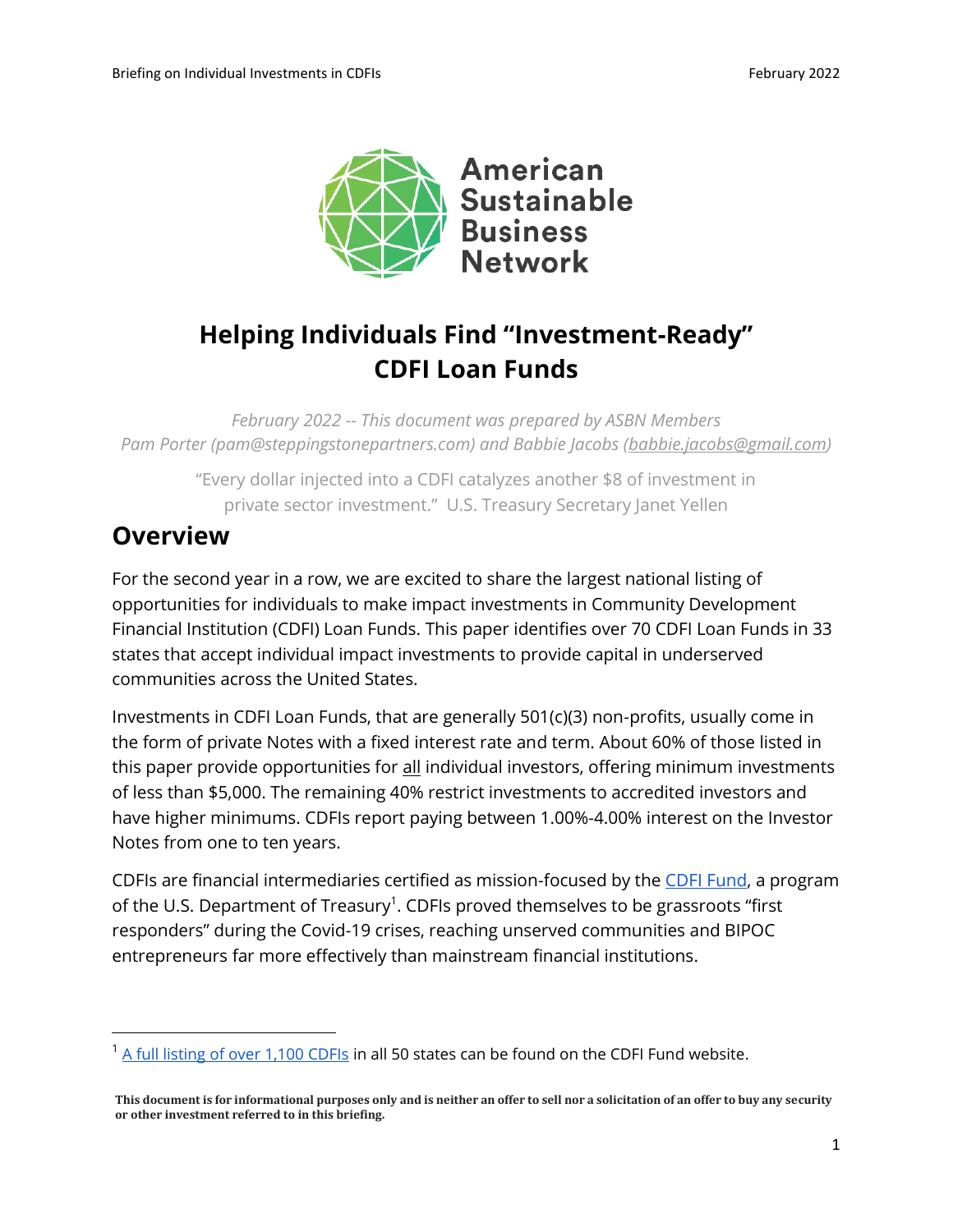Secretary Janet Yellen noted the success achieved by CDFIs when she announced the Treasury's support of these community lenders: "CDFIs play an important role in our financial services ecosystem. They serve people in places the sector hasn't traditionally served well." Only a small percentage of CDFI Loan Funds have established investment programs for individuals. Through this research, we hope to make it easier for individuals to find an "investment-ready" CDFI that aligns with the communities they care about and the type of impact they believe in and consider investing.

We recognize that this inventory is a snapshot in time, and that the information will change. We remind investors that CDFI Loan Funds are not regulated and do not have deposit insurance. All investors should conduct appropriate due diligence. We also note that by providing this information to ASBC, Loan Funds are not soliciting investments.

Leading this work are two ASBN members: Pam Porter, a national expert on CDFIs, and Babbie Jacobs, Chair of the ASBN Community Capital working groups.

**Disclaimer: We are not providing you with any legal, business, tax, or other advice in this briefing. You should consult your own advisors about any investment referred to in this briefing. You and the loan funds must comply with all laws and regulations that apply to any such investment. We have not reviewed any of these legal requirements and are not responsible for your compliance with these legal requirements. We are not making any representation to you regarding the legality of any investment under any law or regulation. The potential investments referred to in this briefing have not been recommended by any federal, state, or foreign securities authorities. Finally, we make no representation or warranty, express or implied, as to the accuracy or completeness of the information contained in this briefing, which has been collected from third parties and has not been** 

### **Background**

**independently verified by us.** 

This initiative came about in 2020 as individual impact investors in the ASBC network and its affiliated organizations sought ways to increase their impact on the social justice inequities exposed through civil unrest and the effects of the Covid-19 pandemic, especially across lower income and BIPOC communities. ASBC launched the Community Capital Working Group, led by New York Chapter Leader Babbie Jacobs, to identify practical ways for individuals to put money to work to support local communities. One of the primary initiatives was to invest in Community Development Financial Institutions (CDFIs).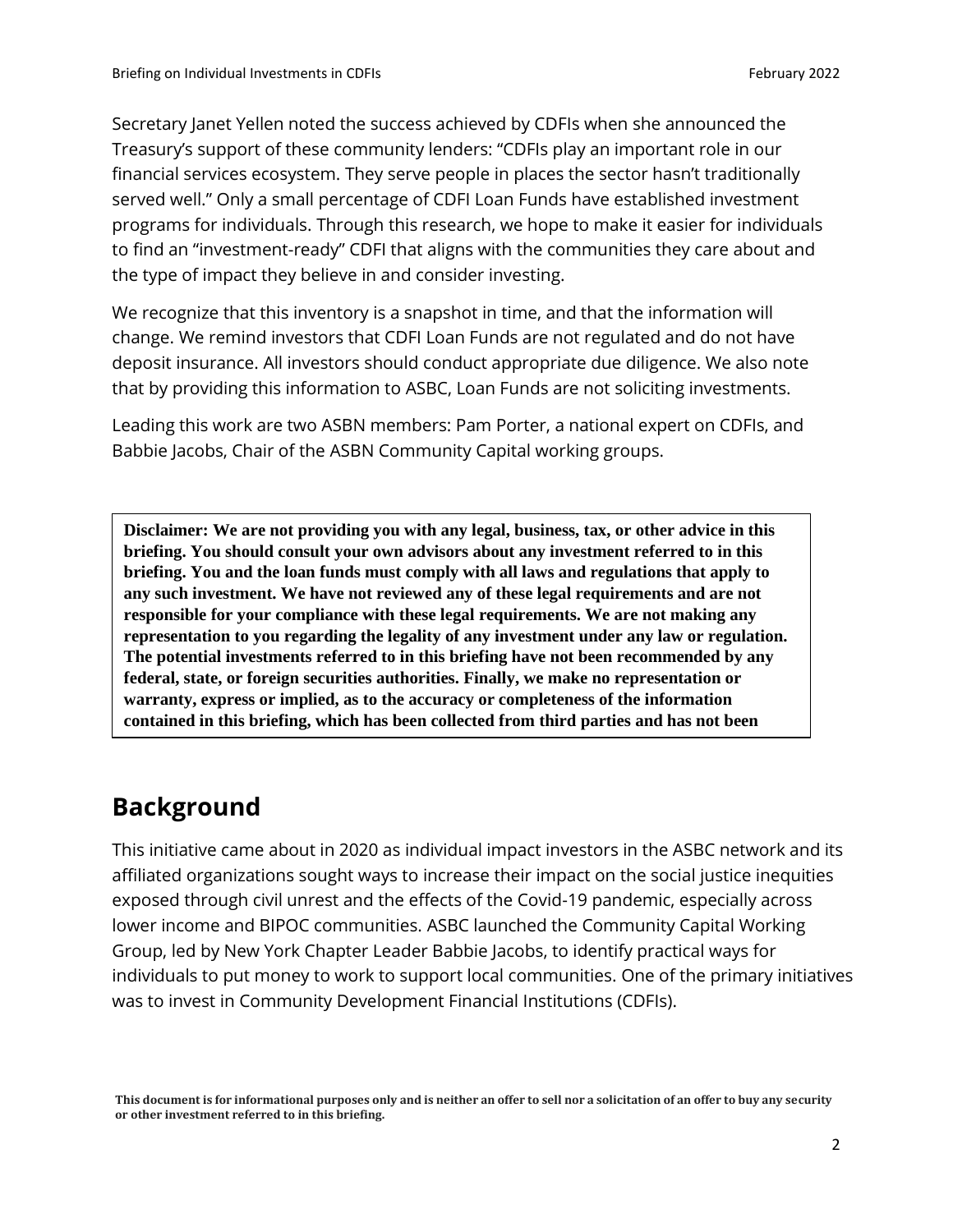Philadelphia ASBC member Pam Porter, who has experience working nationally with CDFIs and CDFI investors, offered to facilitate a series of webinars and to create resources to help individual investors learn more about CDFIs and identify opportunities to deploy investment capital.

Since this work began, we are aware of several million dollars of new investments in CDFIs by both individuals and by investment advisors working on behalf of individuals just in our small network. Additionally, members have been collaborating with their alma maters and faith- based organizations to encourage them to move their endowment funds into more place-based CDFIs.

We encourage investors to follow these steps for investing in CDFIs for impact:

#### ● **Step 1: Find CDFIs in your market or that align with your interests**

- o Determine your goals and align with CDFI target market (e.g., national, region, state, or city) or areas of focus (e.g., BIPOC Entrepreneurs, Native Communities, Disability, Housing, Healthcare, Healthy Food Access, Children, Energy Efficiency, Women Led Businesses).
- o Develop a target investment list of CDFI Loan Funds, as well as CDFI Banks, Credit Unions, and Venture Funds that align with your goals. Use the resources listed below and the Loan Fund Inventory published in this report.

#### ● **Step 2: Evaluate and Invest**

- $\circ$  For Loan Funds, determine which ones accept Individual Investments and whether those opportunities are limited to accredited investors using the inventory published in this report.
- o Conduct due diligence by reaching out to the investment relations contact person for available documentation, such as recent audited financial statements or a prospectus. Look at their experience managing external investments, capital ratios, and loan portfolio performance. Also determine whether they have been rated by **Aeris** or S&P.
- o For CDFI Banks and Credit Unions, form a deposit relationship. These are insured up to the maximum allowed by law, currently \$250,000.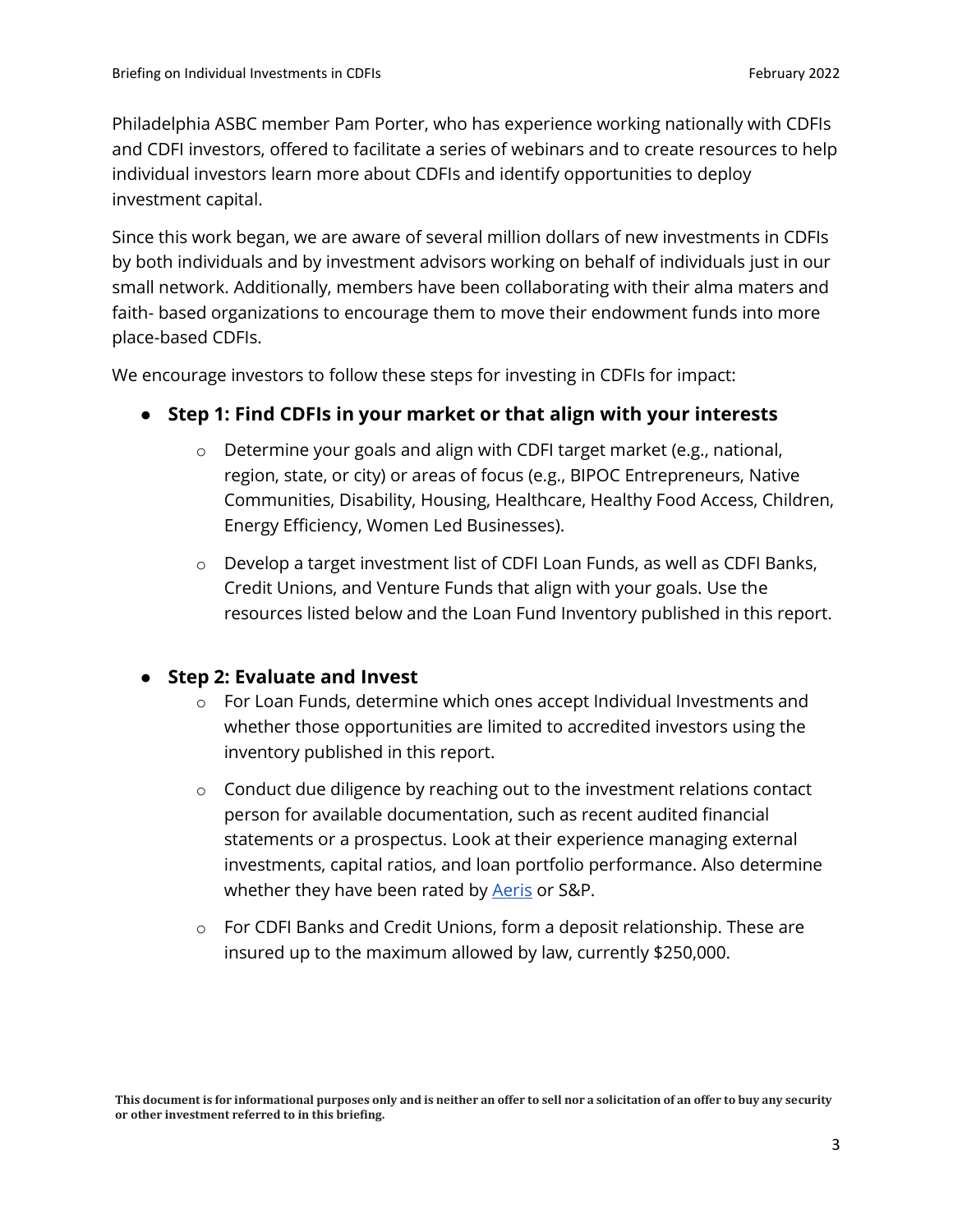#### ● **Step 3: Support Philanthropically**

- o All CDFIs welcome grant funding and donations to support education and other services provided to their community and borrowers
- o Introduce your community foundations, alma maters and faith-based organizations to CDFIs for further grant and program related investments

### **Resources**

#### **Past Webinars Hosted by ASBC:**

- 1/25/2021 **CDFI Investing** Pam Porter and Babbie Jacobs [\(Watch Here,](https://svcimpact.us10.list-manage.com/track/click?u=06fdfd96474454b27ccfa3f2b&id=1c88e233cb&e=77c1034d66) view [Deck\)](https://svcimpact.us10.list-manage.com/track/click?u=06fdfd96474454b27ccfa3f2b&id=4d217378dd&e=77c1034d66)
- 11/12/20 **The Best Kept Secret in Community Investing** [\(Watch Here\)](https://vimeo.com/478644746)

#### **How to Find a CDFI**

- **[CDFI Fund/US Dept of Treasury:](https://svcimpact.us10.list-manage.com/track/click?u=06fdfd96474454b27ccfa3f2b&id=1635136e4b&e=77c1034d66)** The certifying body of CDFIs
- **Trade Associations and Coalitions for CDFIs:**
	- **CDFI Credit Unions:** [Inclusiv](https://svcimpact.us10.list-manage.com/track/click?u=06fdfd96474454b27ccfa3f2b&id=9375ab0e90&e=77c1034d66) map and listing by state
	- **CDFI Banks:**
		- [National Bankers Association](https://svcimpact.us10.list-manage.com/track/click?u=06fdfd96474454b27ccfa3f2b&id=b29d60d693&e=77c1034d66) minority bank members
		- [Community Development Bankers Association](https://svcimpact.us10.list-manage.com/track/click?u=06fdfd96474454b27ccfa3f2b&id=e8be5a4850&e=77c1034d66) filter by state
		- [Minority Depository Institutions](https://svcimpact.us10.list-manage.com/track/click?u=06fdfd96474454b27ccfa3f2b&id=92e404980e&e=77c1034d66) maintained by the FDIC
	- **CDFI Loan Funds:**
		- [Opportunity Finance Network](https://svcimpact.us10.list-manage.com/track/click?u=06fdfd96474454b27ccfa3f2b&id=520955e0a6&e=77c1034d66) national network for CDFIs, most of which are CDFI Loan Funds. Filter by state and type of lending
		- [Aeris Insight](https://svcimpact.us10.list-manage.com/track/click?u=06fdfd96474454b27ccfa3f2b&id=7870f38266&e=77c1034d66) Ioan funds which have been rated by this entity
	- **CDFI Venture Funds:**
		- [Community Development Venture](https://svcimpact.us10.list-manage.com/track/click?u=06fdfd96474454b27ccfa3f2b&id=814bdfb8f5&e=77c1034d66) [Capital Alliance](https://svcimpact.us10.list-manage.com/track/click?u=06fdfd96474454b27ccfa3f2b&id=78cd0c4cb5&e=77c1034d66)
	- **Native CDFIs:**
		- [Native CDFI Coalition](https://svcimpact.us10.list-manage.com/track/click?u=06fdfd96474454b27ccfa3f2b&id=7422948491&e=77c1034d66)
	- **Other Coalitions:**
		- [CDFIs serving People with Disabilities](http://www.disability-finance.org/)
		- [CDFIs serving Appalachian Small Businesses](https://appalachiancommunitycapitalcdfi.org/)
		- [CDFIs with African American](https://aaacdfi.org/home) leadership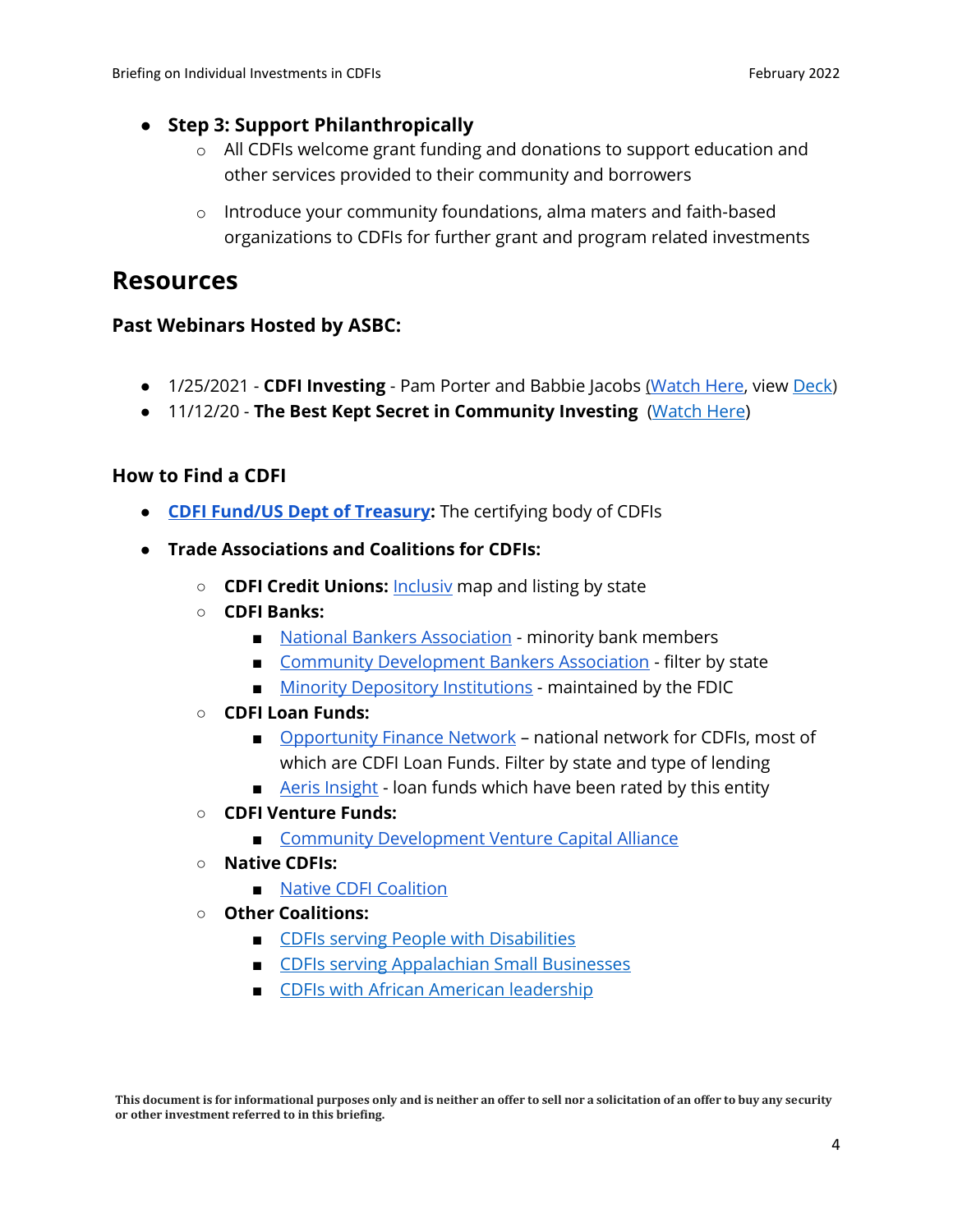### **Inventory of Loan Funds**

The following list published in February 2022 provides information about certified CDFI Loan Funds that offer individual investment programs organized by the state where the loan fund is headquartered. Visit the website of each loan fund to learn more information about the states and regions served and the types of lending and technical assistance offered. The column on the far right indicates the CDFI most recently updated this information or whether it was found on their public website. Please read information on the CDFIs website or ask the noted contacts about limitations for investments based on state of residency or other factors that may apply. Please note the disclaimer at the beginning of this briefing and in the footer of each page that indicates this document is for informational purposes only and is not an offer to sell or a solicitation of an offer to buy any security or other investment referred in this briefing. All investors should conduct appropriate due diligence before making investment decisions. If you know a CDFI that should be included in this report, please forward this survey link. [Loan funds can add, delete, or modify the information listed via this link, as well.](https://docs.google.com/forms/d/1frrRlpiicBTT_aKl8kQ2CjU_Rd-O2j1Lt6SYYInGQs4/edit)

| Name of Loan Fund                                  | <b>State head-</b><br>quartered | <b>Contact information</b>           | <b>Types of</b><br>investors<br>(individuals &<br>orgs) | <b>Date</b><br><b>Submitted</b> |
|----------------------------------------------------|---------------------------------|--------------------------------------|---------------------------------------------------------|---------------------------------|
| <b>Growth Partners Arizona</b>                     | Arizona                         | https://www.growthpartnersaz.org/    | Only accredited<br>investors                            | Feb-21                          |
| FORGE Inc./ Forge<br>Community Loan Fund           | Arkansas                        | philip@forgefund.org                 | All investors                                           | $Nov-21$                        |
| PEOPLE TRUST                                       | Arkansas                        | arlo@providingequalopportunities.org | All investors                                           | <b>Nov-21</b>                   |
| <b>Accion Opportunity Fund</b>                     | California                      | vfigoli@opportunityfund.org          | Only accredited<br>investors                            | $Nov-21$                        |
| <b>Black Cooperative</b><br><b>Investment Fund</b> | California                      | www.bcifund.org                      | All investors                                           | Sep-21                          |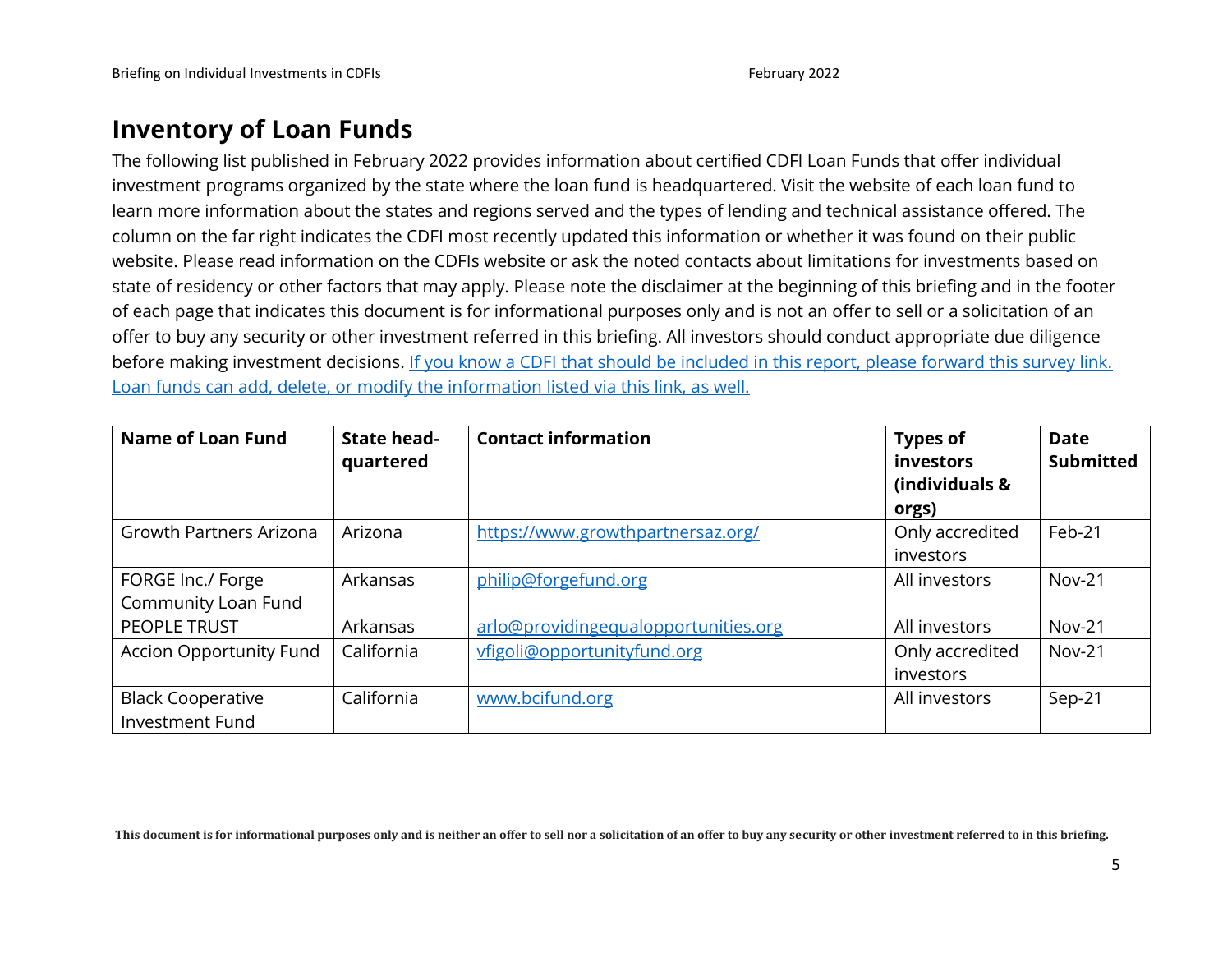| California Capital Small       | California  | www.cacapital.org                               | All investors   | Oct-20        |
|--------------------------------|-------------|-------------------------------------------------|-----------------|---------------|
| <b>Business Financial Dev</b>  |             |                                                 |                 |               |
| Corp                           |             |                                                 |                 |               |
| California FarmLink            | California  | https://www.californiafarmlink.org/farmlink-    | All investors   | <b>Nov-20</b> |
|                                |             | investment-notes/                               |                 |               |
| <b>Century Housing</b>         | California  | http://century.org/invest                       | All investors   | $jan-22$      |
| Corporation                    |             |                                                 |                 |               |
| Fondo Adelante                 | California  | edwyer@medasf.org                               | Only accredited | Oct-20        |
|                                |             |                                                 | investors       |               |
| Housing Trust Silicon          | California  | https://housingtrustsv.org/invest/              | Only accredited | <b>Nov-21</b> |
| Valley                         |             |                                                 | investors       |               |
| ICA Fund Good Jobs             | California  | www.ICA.fund                                    | All investors   | <b>Nov-20</b> |
| Mission Community Loan         | California  | nowen@medasf.org                                | Only accredited | <b>Nov-20</b> |
| Fund LLC (dba Fondo            |             |                                                 | investors       |               |
| Adelante)                      |             |                                                 |                 |               |
| <b>Rural Community</b>         | California  | https://www.rcac.org/                           | Only accredited | <b>Nov-20</b> |
| <b>Assistance Corporations</b> |             |                                                 | investors       |               |
| <b>TMC Community Capital</b>   | California  | hanna@tmccommunitycapital.org                   | All investors   | Oct-21        |
| <b>Community Vision</b>        | California  | www.communityvisionca.org                       | Options for all | <b>Nov-20</b> |
| Capital & Consulting           |             |                                                 | investors       |               |
| Main Street Launch             | California  | Jen@mainstreetlaunch.org                        | All investors   | <b>Nov-21</b> |
| <b>Oweesta Corporation</b>     | Colorado    | www.Oweesta.org                                 | All investors   | <b>Nov-21</b> |
| Capital for Change             | Connecticut | https://www.capitalforchange.org/investing-and- | All investors   | <b>Nov-21</b> |
|                                |             | donating/invest                                 |                 |               |
| Access to Capital for          | Georgia     | edwards@aceloan.org                             | All investors   | <b>Nov-20</b> |
| Entrepreneurs (ACE)            |             |                                                 |                 |               |
| Atlanta Affordable             | Georgia     | www.aahfund.com                                 | Only accredited | Feb-21        |
| Housing Fund                   |             |                                                 | investors       |               |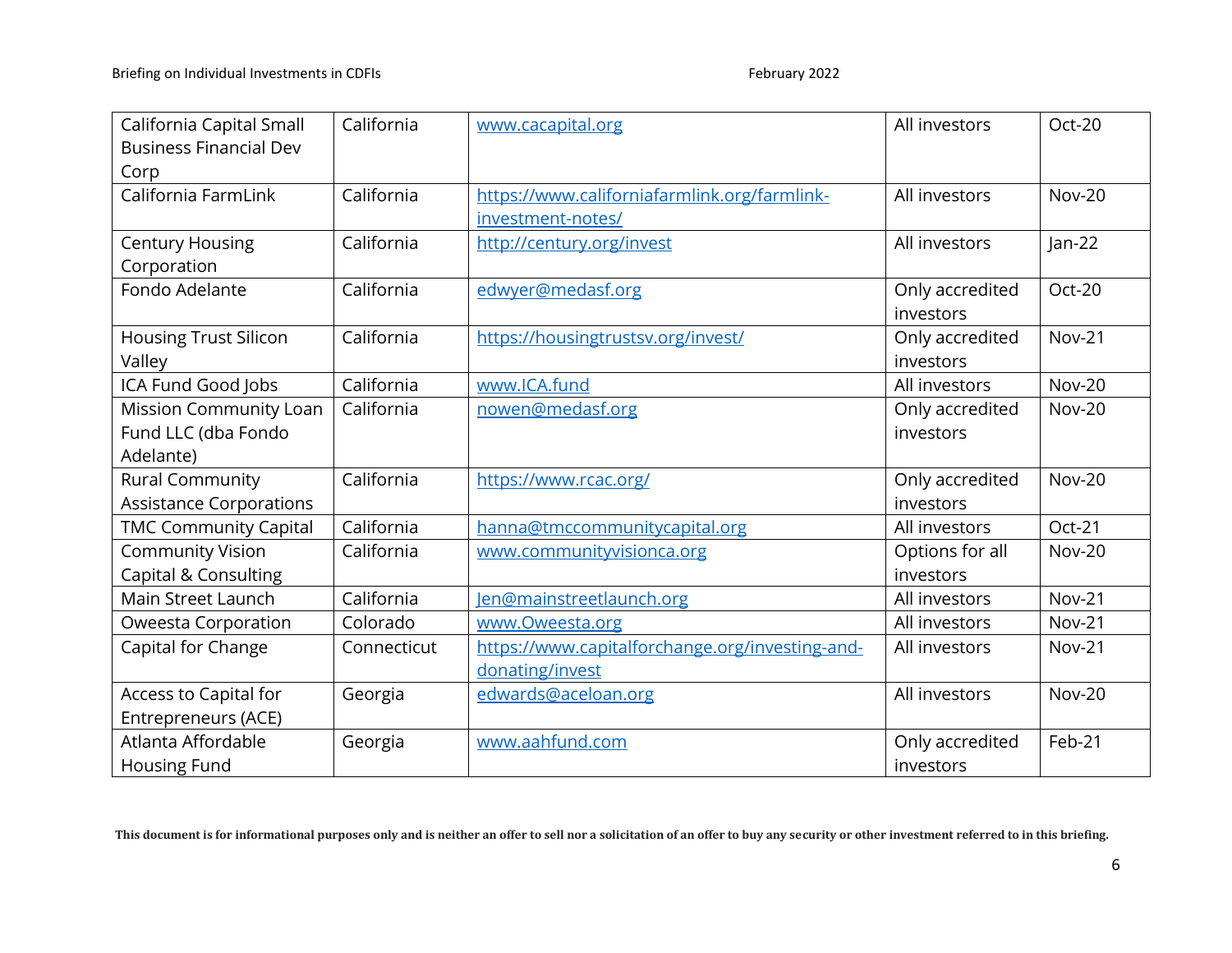| <b>IFF</b>                     | <b>Illinois</b>      | https://iff.org/investors/michigan-impact-<br>connection/ | Only accredited<br>investors | <b>Nov-20</b> |
|--------------------------------|----------------------|-----------------------------------------------------------|------------------------------|---------------|
| <b>Redbud Financial</b>        | Kentucky             | https://redbudfinancialalternatives.org/get-              | All investors                | <b>Nov-21</b> |
| Alternatives, Inc.             |                      | involved/                                                 |                              |               |
| Coastal Enterprises, Inc.      | Maine                | elizabeth.rogers@ceimaine.org                             | Only accredited<br>investors | <b>Nov-21</b> |
| <b>Four Directions</b>         | Maine                | evirgilio@fourdirectionsmaine.org                         | All investors                | $ an-21 $     |
| Development                    |                      |                                                           |                              |               |
| Corporation                    |                      |                                                           |                              |               |
| The Genesis Fund               | Maine                | https://genesisfund.org/donate-                           | All investors                | <b>Nov-21</b> |
|                                |                      | invest.html#invest                                        |                              |               |
| <b>Enterprise Community</b>    | Maryland             | rbachmann@enterprisecommunity.org                         | All investors                | <b>Nov-21</b> |
| Loan Fund                      |                      |                                                           |                              |               |
| <b>BlueHub Loan Fund</b>       | <b>Massachusetts</b> | invest@bluehubcapital.org                                 | All investors                | <b>Nov-21</b> |
| Common Capital                 | Massachusetts        | https://www.commoncapitalma.org/                          | All investors                | <b>Nov-21</b> |
| Community Loan Fund            | Massachusetts        | www.wchr.org                                              | All investors                | Oct-20        |
| Cooperative Fund of New        | Massachusetts        | micha@coopfund.coop                                       | All investors                | <b>Nov-21</b> |
| England, Inc.                  |                      |                                                           |                              |               |
| <b>LEAF - Local Enterprise</b> | Massachusetts        | https://leaffund.org/                                     | All investors                | <b>Nov-20</b> |
| Assistance Fund                |                      |                                                           |                              |               |
| Northern Great Lakes           | Michigan             | www.northerninitiatives.org                               | All investors                | Oct-20        |
| Initiatives                    |                      |                                                           |                              |               |
| <b>Shared Capital</b>          | Minnesota            | samantha@sharedcapital.coop                               | All investors                | <b>Nov-20</b> |
| Cooperative                    |                      |                                                           |                              |               |
| Hope Enterprise                | Mississippi          | marybruce.alford@hope-ec.org                              | Prefer                       | <b>Nov-21</b> |
| Corporation                    |                      |                                                           | accredited, but              |               |
|                                |                      |                                                           | open to all                  |               |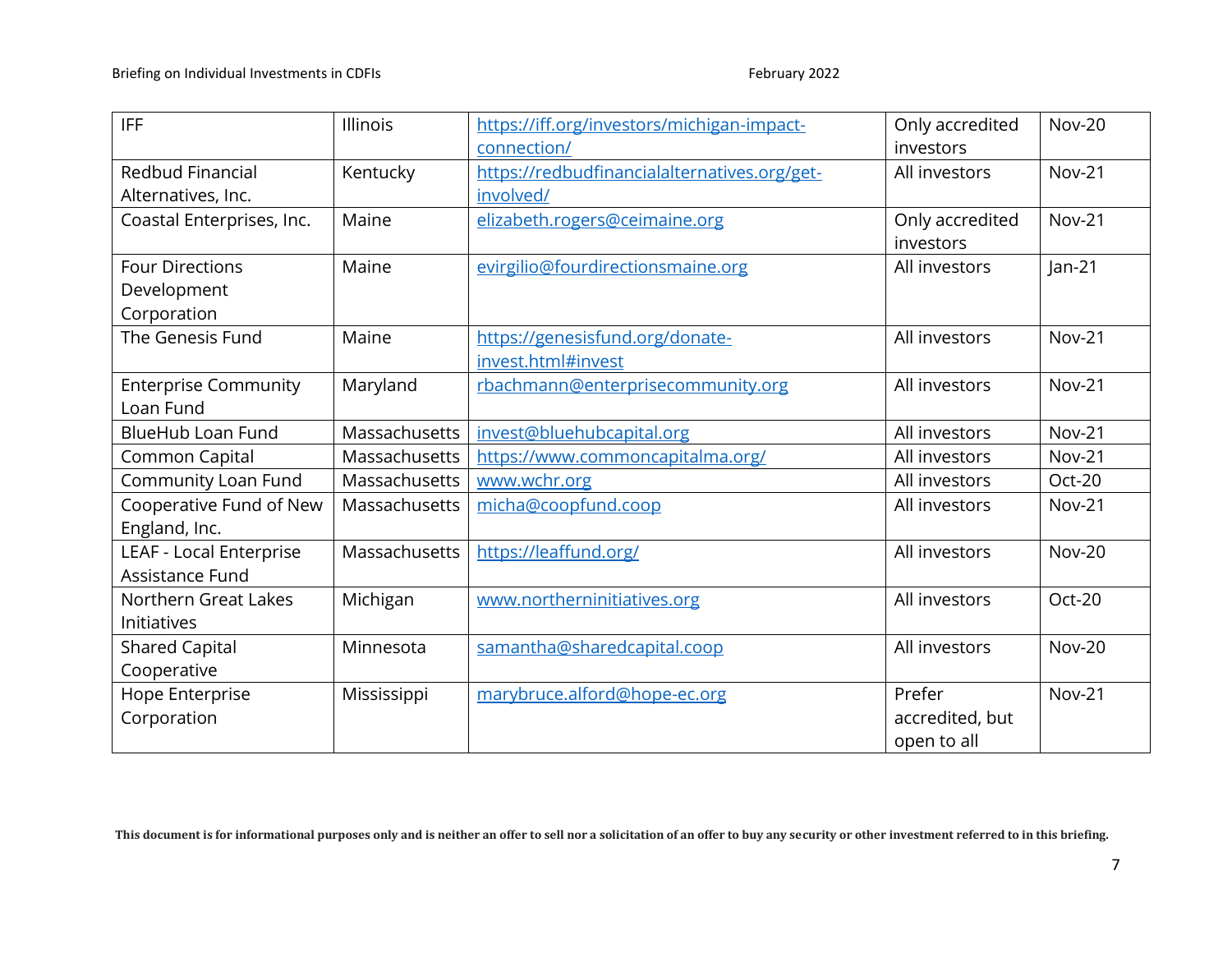| Justine Petersen/ Great       | Missouri          | https://justinepetersen.org/get-started/investors/ | Only accredited         | <b>Nov-21</b> |
|-------------------------------|-------------------|----------------------------------------------------|-------------------------|---------------|
| Rivers Community Cap.         |                   |                                                    | investors               |               |
| MoFi                          | Montana           | grega@mofi.org                                     | Only accredited         | <b>Nov-21</b> |
|                               |                   |                                                    | investors               |               |
| NH Community Loan             | <b>New</b>        | https://communityloanfund.org/involved/invest/     | All investors           | <b>Nov-20</b> |
| Fund                          | Hampshire         |                                                    |                         |               |
| ROC USA Capital               | <b>New</b>        | pbradley@rocusa.org                                | Only accredited         | <b>Nov-20</b> |
|                               | Hampshire         |                                                    | investors               |               |
| DreamSpring                   | New Mexico        | https://www.dreamspring.org/                       | Only accredited         | <b>Nov-20</b> |
|                               |                   |                                                    | investors               |               |
| Homewise Community            | <b>New Mexico</b> | https://homewise.org/invest-in-                    | All investors           | $jan-22$      |
| <b>Investment Fund</b>        |                   | homewise/individual-impact-investing/              |                         |               |
| <b>Disability Opportunity</b> | New York          | https://www.thedof.org/how-you-can-help/           | All investors           | Public        |
| Fund                          |                   |                                                    |                         | website       |
| LaunchNY                      | New York          | https://launchny.org/investors/                    | Only accredited         | Public        |
|                               |                   |                                                    | investors               | website       |
| Leviticus 25-23               | New York          | cryan@leviticusfund.org                            | All investors           | <b>Nov-21</b> |
| Alternative Fund, Inc.        |                   |                                                    |                         |               |
| Local Initiatives Support     | New York          | lisc.org/invest                                    | Options for all         | <b>Nov-21</b> |
| Corporation                   |                   |                                                    | investors               |               |
| Seed Commons                  | New York          | investing@seedcommons.org                          | Only accredited         | <b>Nov-21</b> |
|                               |                   |                                                    | investors               |               |
| Self-Help                     | North Carolina    | invest@self-help.org                               | <b>DTC Certificates</b> | Public        |
|                               |                   |                                                    | through brokers         | website       |
| Invest Local Ohio (ILO)       | Ohio              | WWW.ECDI.ORG                                       | Only accredited         | <b>Nov-20</b> |
|                               |                   |                                                    | investors               |               |
| Micro Enterprise Services     | Oregon            | Nshah@mesopdx.org                                  | Only accredited         | Mar-21        |
| of Oregon                     |                   |                                                    | investors               |               |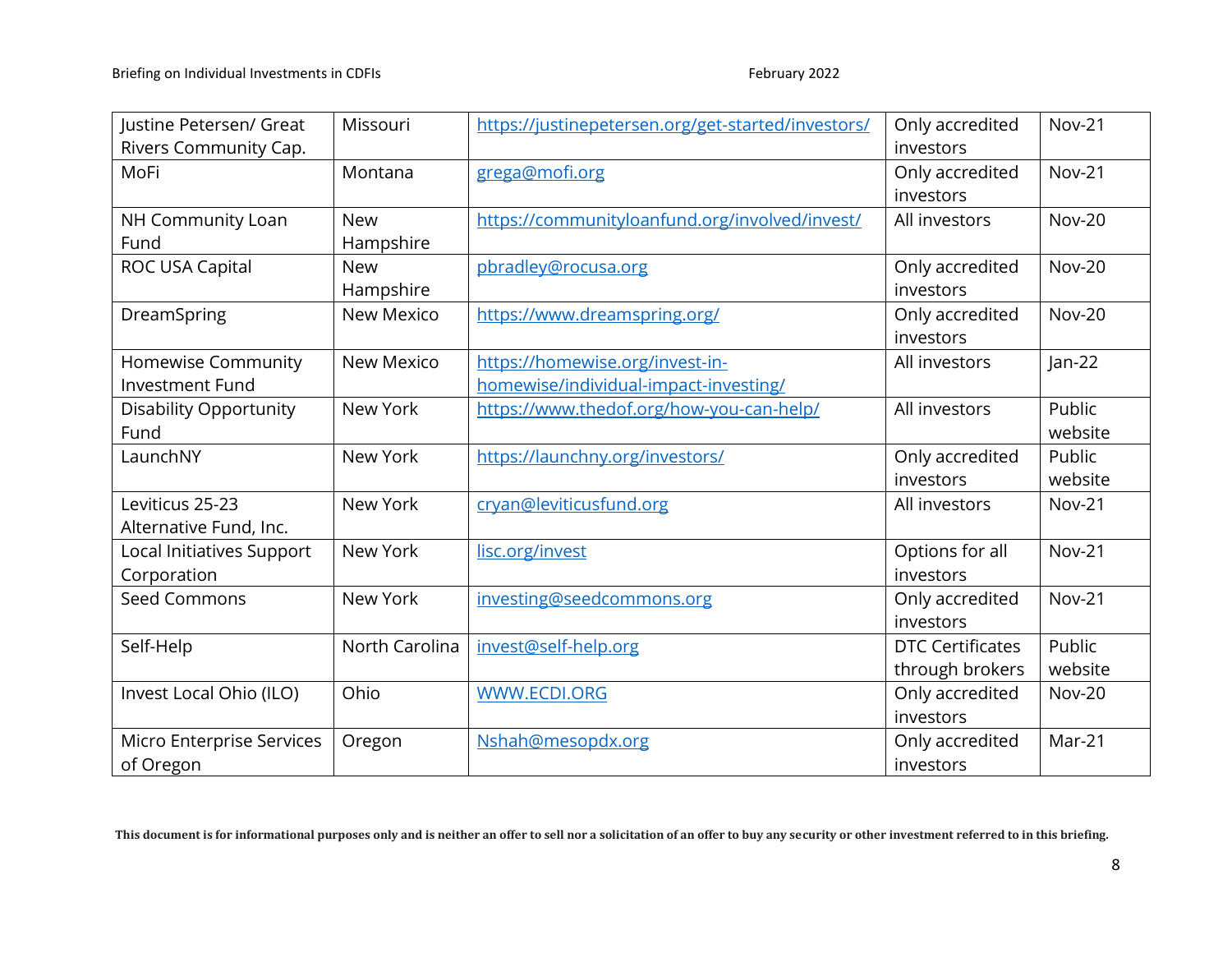| Bridgeway Capital, Inc.        | Pennsylvania   | dseckler@bridgewaycapital.org                    | All investors   | $jan-22$      |
|--------------------------------|----------------|--------------------------------------------------|-----------------|---------------|
| <b>Community First Fund</b>    | Pennsylvania   | https://communityfirstfund.org/invest/how-to-    | All investors   | <b>Nov-21</b> |
|                                |                | invest/                                          |                 |               |
| <b>Reinvestment Fund</b>       | Pennsylvania   | https://www.reinvestment.com/invest/investing-   | Options for all | <b>Nov-21</b> |
|                                |                | tools/                                           | investors       |               |
| The Enterprise Center          | Pennsylvania   | smcinneshin@theenterprisecenter.com              | All investors   | Oct-20        |
| Capital Corporation            |                |                                                  |                 |               |
| Capital Good Fund              | Rhode Island   | https://www.socialcapitalfund.org/               | Only accredited | <b>Nov-21</b> |
|                                |                |                                                  | investors       |               |
| CommunityWorks                 | South Carolina | jderryberry@cwcarolina.org                       | Only accredited | <b>Nov-21</b> |
|                                |                |                                                  | investors       |               |
| South Carolina                 | South Carolina | https://sccommunityloanfund.org/give/            | All investors   | <b>Nov-21</b> |
| Community Loan Fund            |                |                                                  |                 |               |
| The Housing Fund               | Tennessee      | https://thehousingfund.org/become-an-investor/   | All investors   | <b>Nov-21</b> |
| LiftFund                       | Texas          | https://www.liftfund.com/support/why-invest/     | All investors   | Public        |
|                                |                |                                                  |                 | website       |
| On the Road                    | Texas          | www.ontheroadcompanies.com                       | Only accredited | <b>Nov-20</b> |
| <b>Sustainability Funds</b>    |                |                                                  | investors       |               |
| <b>Vermont Community</b>       | Vermont        | https://www.investinvermont.org/invest/products- | All individual  | <b>Nov-21</b> |
| Loan Fund                      |                | rates-and-terms.html                             | investors thru  |               |
|                                |                |                                                  | brokers         |               |
| <b>Capital Impact Partners</b> | Virginia       | https://www.capitalimpact.org/invest/capital-    | All individual  | $ an-21$      |
|                                |                | impact-investment-notes-prospectus/              | investors thru  |               |
|                                |                |                                                  | brokers         |               |
| <b>Foodshed Capital</b>        | Virginia       | michael@foodcap.org                              | Only accredited | <b>Nov-21</b> |
|                                |                |                                                  | investors       |               |
| <b>Business Impact NW</b>      | Washington     | gretas@businessimpactnw.org                      | Only accredited | <b>Nov-21</b> |
|                                |                |                                                  | investors       |               |